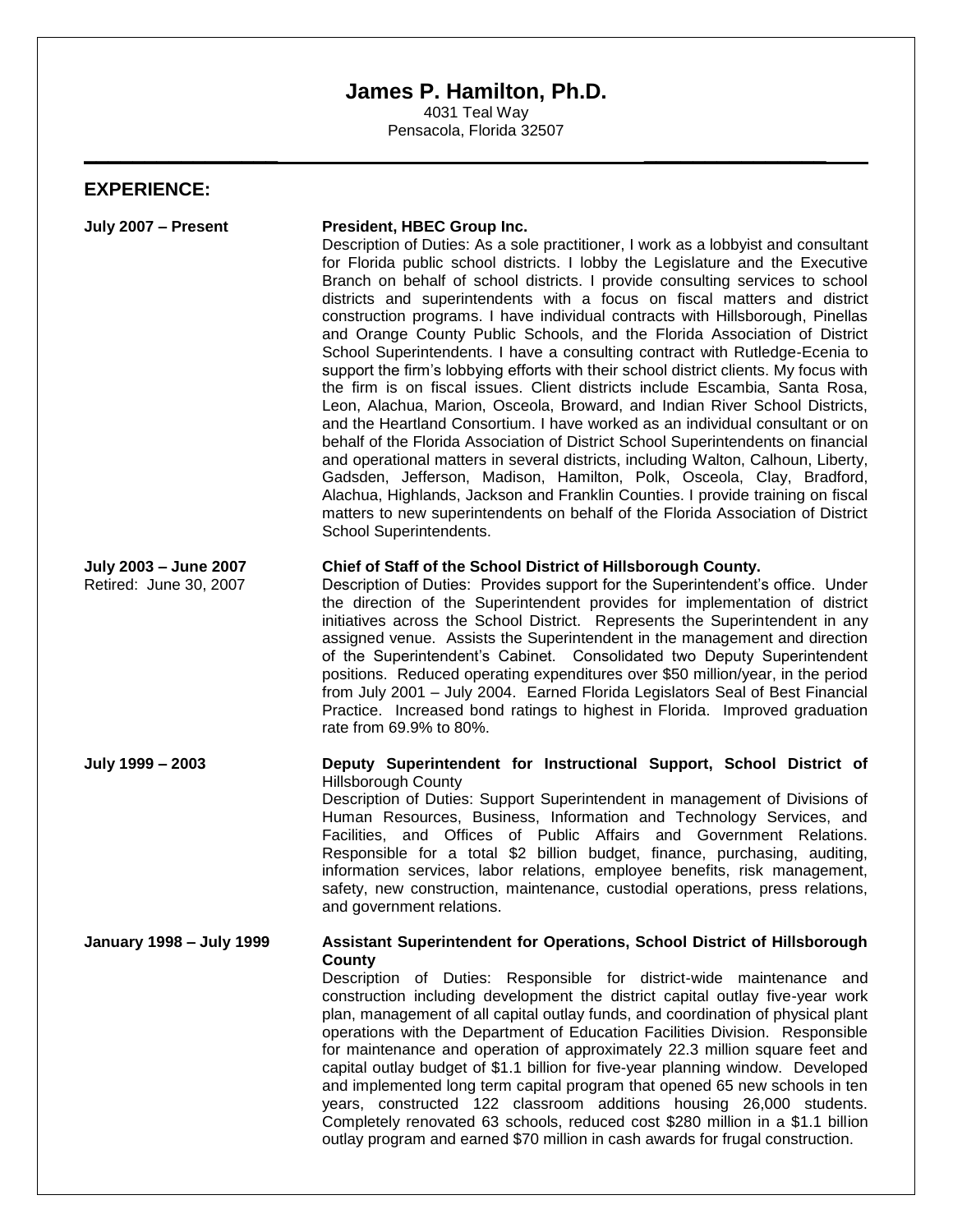| <b>July 1996 - January 1998</b>                                                       | Assistant Superintendent for Instruction, School District of Hillsborough<br>County<br>Description of Duties: Responsible for curriculum and instruction for the K-12<br>program, training of 19,000 employees, exceptional student education, dropout<br>prevention, summer school, instructional materials and technology, student<br>guidance, psychological, and social work services, health services, and<br>Eliminated social promotion, established standards<br>alternative education.<br>based performance and promotion requirements. Reduced District overhead<br>by \$4 million/year, in the Division of Curriculum and Instruction. |  |
|---------------------------------------------------------------------------------------|---------------------------------------------------------------------------------------------------------------------------------------------------------------------------------------------------------------------------------------------------------------------------------------------------------------------------------------------------------------------------------------------------------------------------------------------------------------------------------------------------------------------------------------------------------------------------------------------------------------------------------------------------|--|
| July 1993 - July 1996                                                                 | General Director of Secondary Education, School District of Hillsborough<br>County                                                                                                                                                                                                                                                                                                                                                                                                                                                                                                                                                                |  |
|                                                                                       | Description of Duties: Responsible for instruction and curriculum of 15 high<br>schools serving approximately 30,000 students, implementation of 4x4 Block<br>Scheduling to meet individual student needs, chaired committee to develop<br>graduation standards and grade level benchmarks to end social promotion in<br>the school district.                                                                                                                                                                                                                                                                                                     |  |
| January 1987 - July 1993                                                              | Principal, H. B. Plant High School, School District of Hillsborough County<br>Description of Duties: Responsible for high school instructional program, safety<br>and discipline of students, human resources selection and management,<br>administration and operation, and school property and physical plant.<br>Recognized as a National Blue Ribbon School of Excellence, 1991.                                                                                                                                                                                                                                                              |  |
| January 1986 - January 1987                                                           | Assistant Principal for Administration, Robinson High School, School<br><b>District of Hillsborough County</b>                                                                                                                                                                                                                                                                                                                                                                                                                                                                                                                                    |  |
| September 1984 - January 1986 Professional Sales Representative, Smith Kline & French |                                                                                                                                                                                                                                                                                                                                                                                                                                                                                                                                                                                                                                                   |  |
| March 1982 - September 1984                                                           | Principal, Webb Junior High School, School District of Hillsborough<br><b>County</b>                                                                                                                                                                                                                                                                                                                                                                                                                                                                                                                                                              |  |
| <b>January 1979 - March 1982</b>                                                      | Assistant Principal for Curriculum, Robinson High School, School<br><b>District of Hillsborough County</b>                                                                                                                                                                                                                                                                                                                                                                                                                                                                                                                                        |  |
| <b>August 1978 - January 1979</b>                                                     | Dean of Students, Oak Grove Junior High School, School District of<br><b>Hillsborough County</b>                                                                                                                                                                                                                                                                                                                                                                                                                                                                                                                                                  |  |
| <b>August 1974 - August 1978</b>                                                      | Dean of Boys, Greco Junior High School, School District of Hillsborough<br>County                                                                                                                                                                                                                                                                                                                                                                                                                                                                                                                                                                 |  |
| <b>August 1972 - August 1974</b>                                                      | Curriculum Coordinator, Eisenhower Junior High School, School District<br>of Hillsborough County                                                                                                                                                                                                                                                                                                                                                                                                                                                                                                                                                  |  |
| <b>July 1971 - August 1972</b>                                                        | Drug Education Resource Teacher, School District of Hillsborough<br>County                                                                                                                                                                                                                                                                                                                                                                                                                                                                                                                                                                        |  |
| August 1968 - June 1971                                                               | Social Studies Teacher, East Bay High School, School District of<br><b>Hillsborough County</b>                                                                                                                                                                                                                                                                                                                                                                                                                                                                                                                                                    |  |

**\_\_\_\_\_\_\_\_\_\_\_\_\_\_\_\_\_\_ \_\_\_\_\_\_ \_\_\_\_\_\_\_\_\_\_**